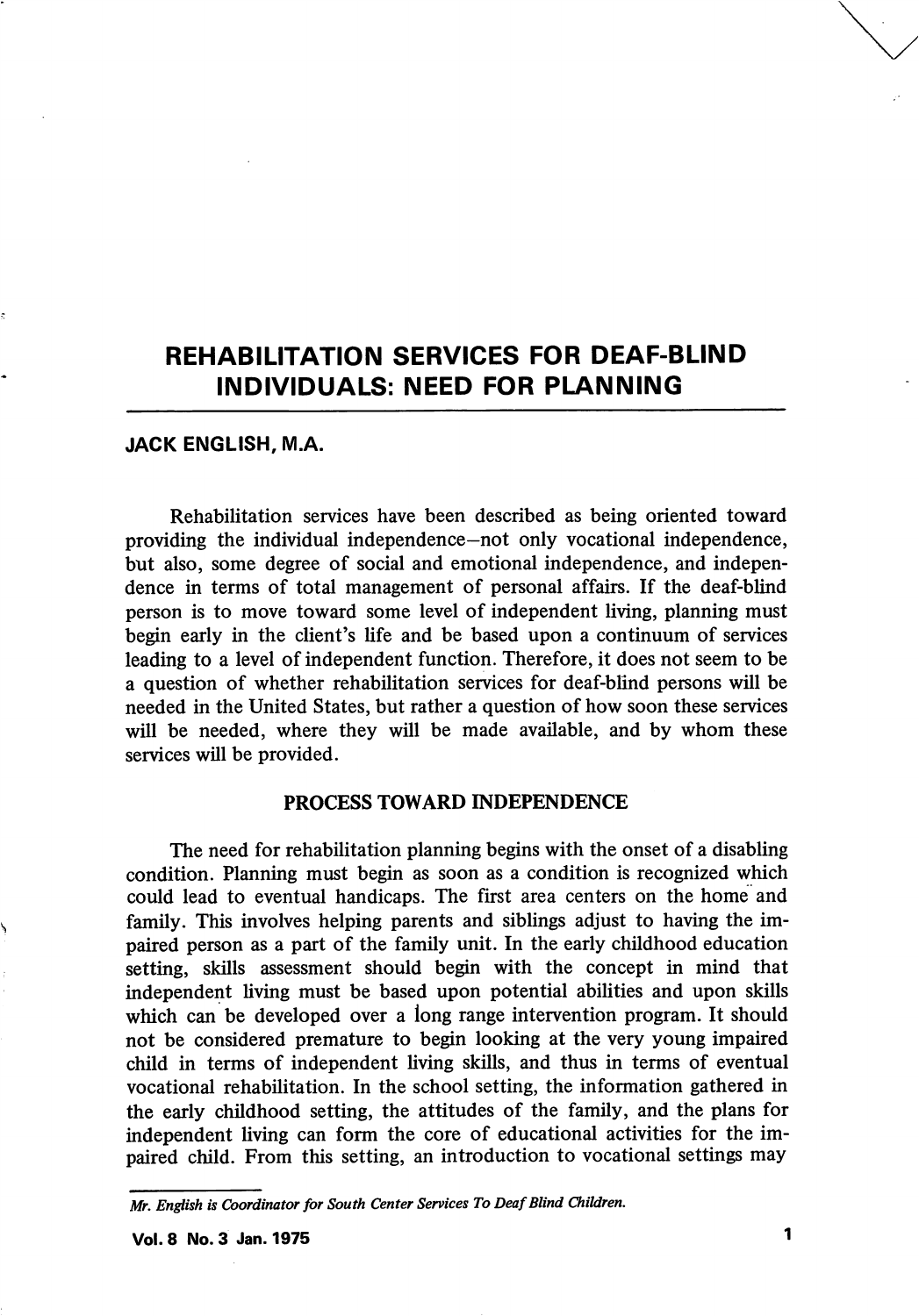begin during the pre-teen years to familiarize the child with work stations and various opportunities which might be available to utilize his potential abilities. These prevocational skills seem to require concentrated efforts if vocational placement is to be achieved. This actualization process of voca tional rehabilitation does not occur in clear cut stages but seems to evolve over a long period of time and requires flexible programming if the child is to attain some level of independent living.

# POPULATION NEEDING PLANNING AND SERVICES

Figure 1 presents types of programs needed and numbers of known deaf-blind persons in the United States as of June, 1974. Planning must be based upon the fact that as this population grows older, more deaf-blind persons will be needing vocational rehabilitation services in this country. By 1977, few deaf-blind children will require home programs or early childhood education programs (Figure 2). More children will be in need of school programs, which should include prevocational and vocational services. By



#### LEVELS OF FUNCTION AVAILABLE TO THE DEAF-BLIND CHILD THROUGH PROGRAMMING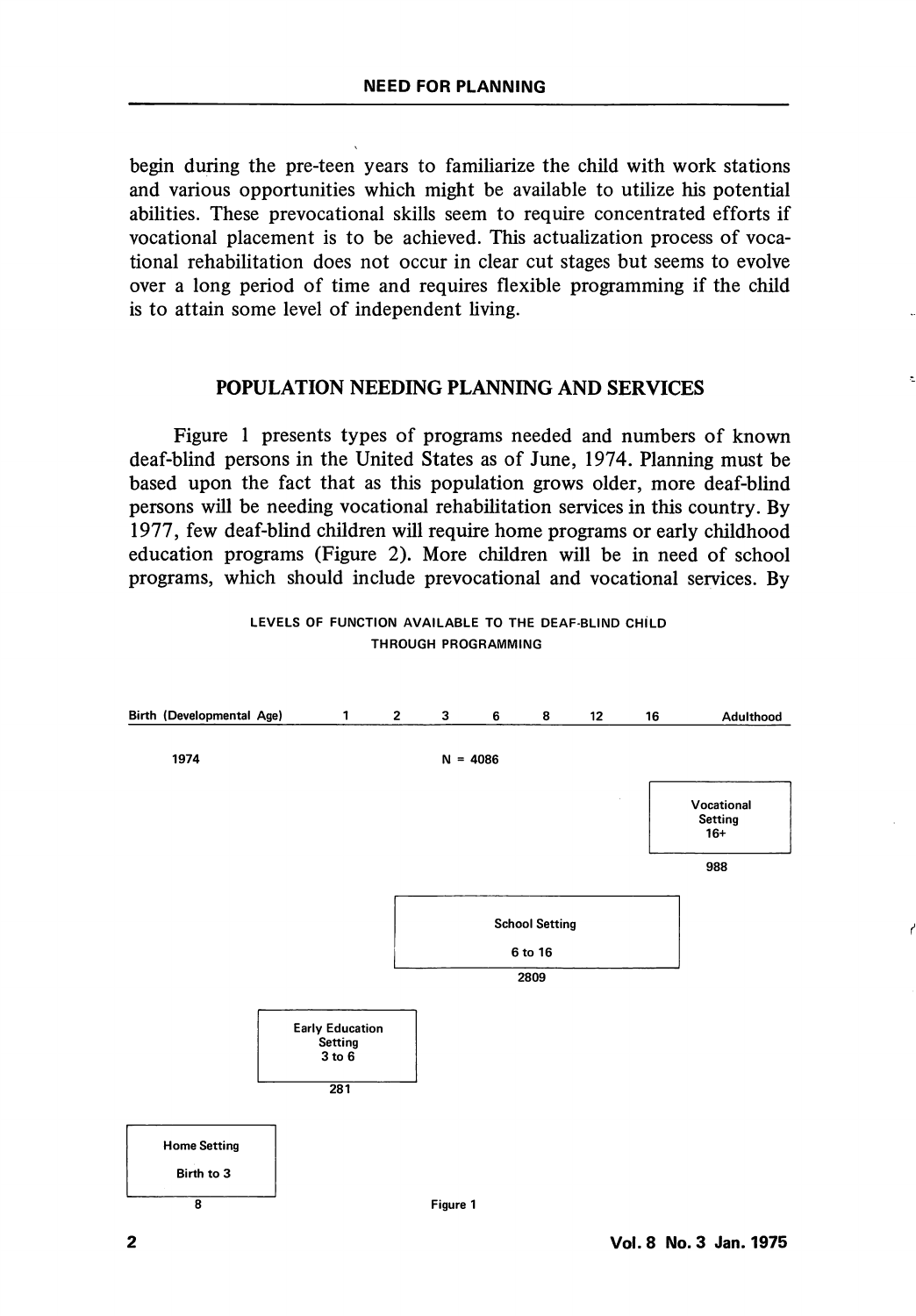

#### LEVELS OF FUNCTION AVAILABLE TO THE DEAF-BLIND CHILD THROUGH PROGRAMMING

1980, the needs of the population will have shifted once again (see Figure 3). Compared to 1977, there will be a minimum number of very young children needing programs, if the rubella vaccine continues to prove its effectiveness, and there will be greater emphasis upon prevocational and vocational serv ices. By 1980, for instance, there will be an estimated 2841 deaf-blind adolescents and young adults in the United States.

# CATEGORIES OF THE DEAF-BLIND POPULATION

The population of deaf-blind individuals needing rehabilitation services may be divided into four categories.

1. Congenitally deaf-blind: in this area, the rubella population has increased the number of deaf-blind children congenitally impaired.

2. Adventitiously deaf-blind: includes post-meningitis cases where children had normal development and became impaired during childhood.

Vol. 8 No. 3 Jan. 1975 3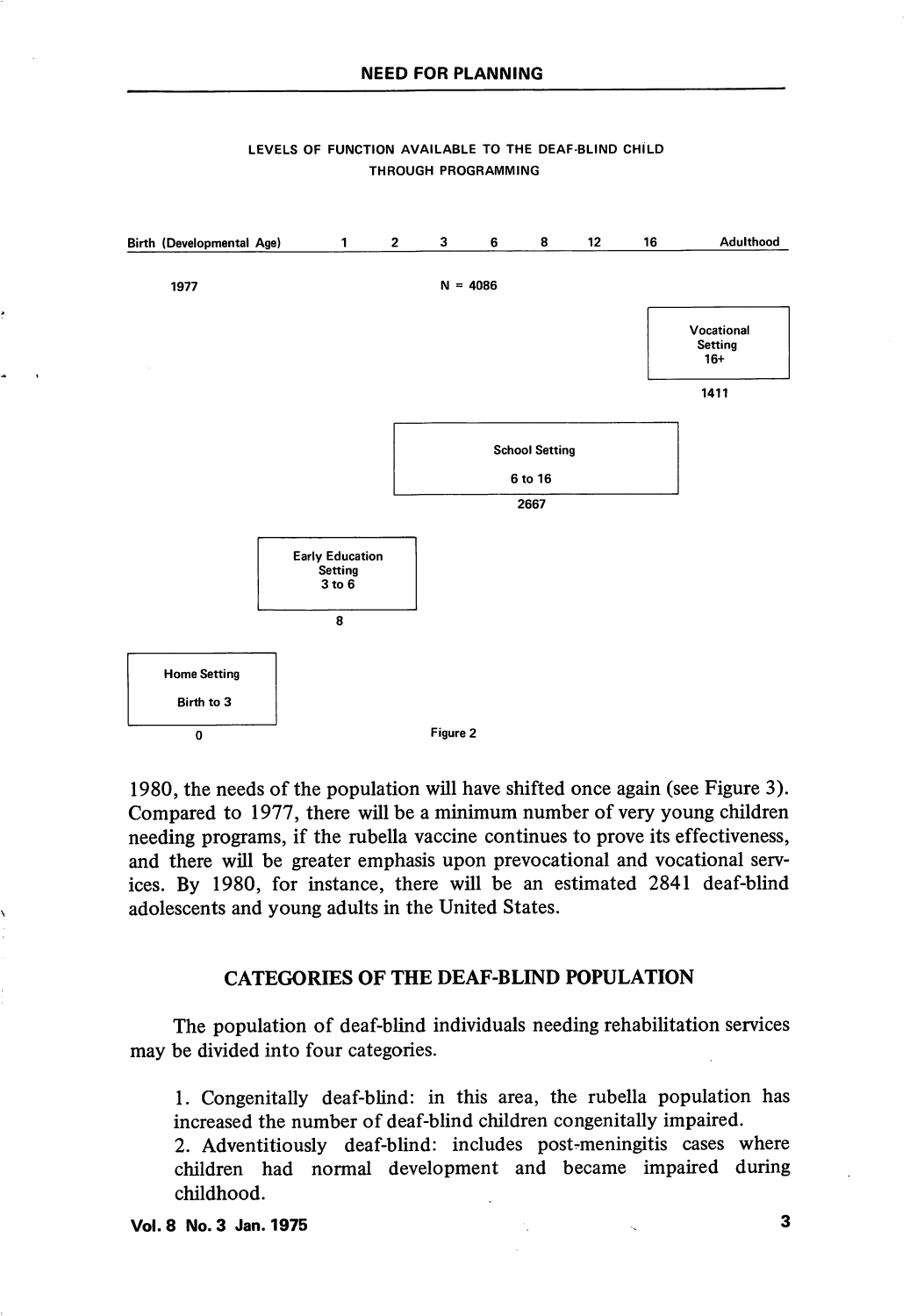3. Usher's Syndrome: a type of adventitiously acquired disability characterized by congenital deafness and progressive loss of vision through retinitis pigmentosa.

4. Geriatric deaf-blind: usually found in deaf persons who are losing their vision or in blind people who are losing their hearing as a result of the aging process.

Due to the rubella epidemic of 1963-65, the largest known group of deaf-blind persons are the congenitally impaired group ranging in age from 9 to 12 years. Most programs have had to give priority to this group in devel oping services, thus most programs which have been developed in the past few years have been preschool level programs. For the congenitally impaired group, home programs which center on activities of daily living form the necessary services at this time.

For the adventitiously impaired group services in mobility training and communications skills are needed. For the Usher's Syndrome group, it seems important to plan for additional services which will build visual memory and imagery so that clients can learn to use their gradually weakening visual channels. It seems important to begin planning vocational programs for this group very early. For the smaller group who acquire visual and hearing



#### LEVELS OF FUNCTION AVAILABLE TO THE DEAF-BLIND CHILD THROUGH PROGRAMMING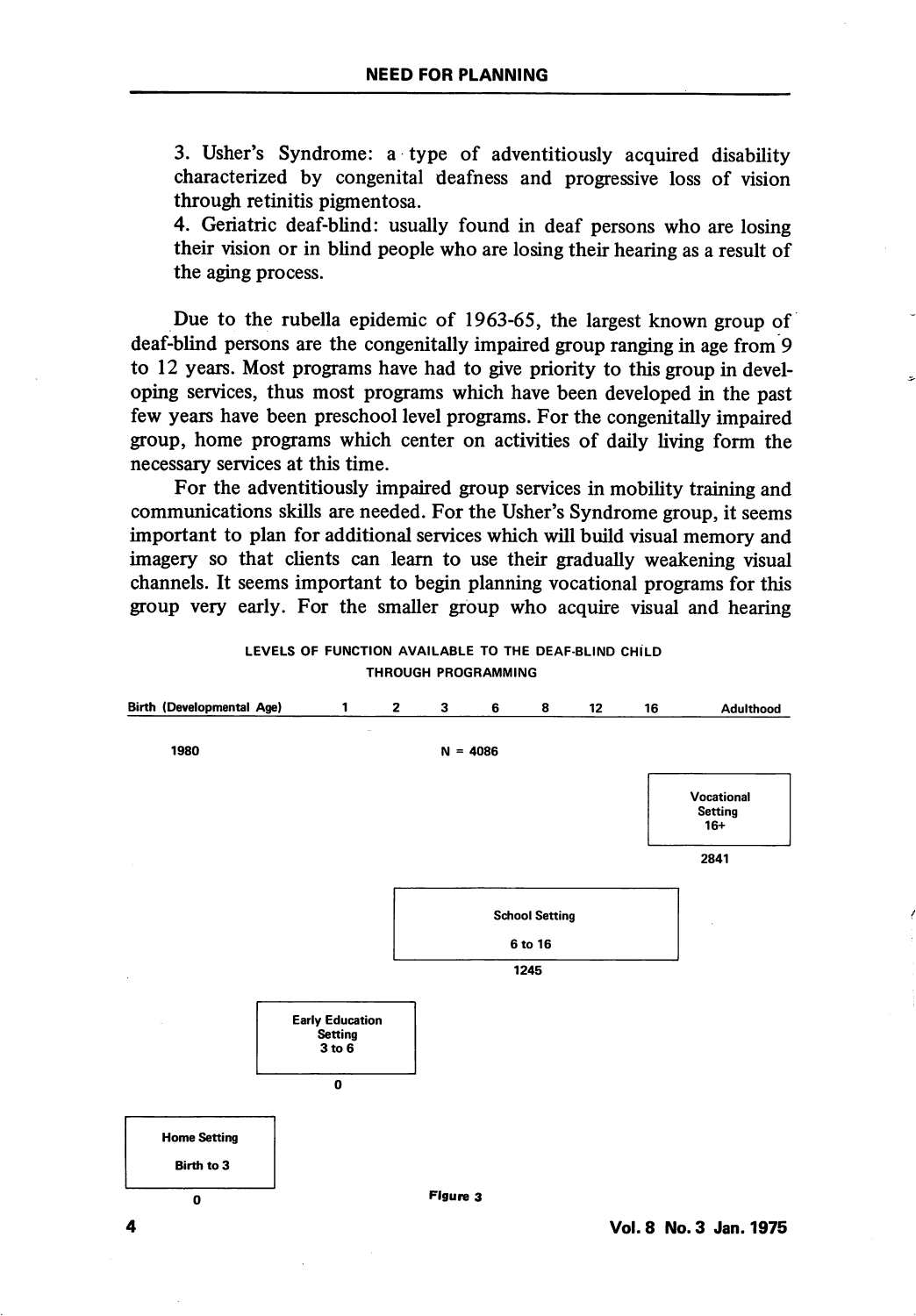losses through accidents or trauma due to infections, personal and social adjustment training would also be required.

There seems to be an ever growing number of geriatric deaf-blind per sons. While this group may not need vocational training, per se, there is a need for training in communication and mobility. There is a need for per sonal counseling and for adaptation of homemaking skills for this group. Among the four groups of deaf-blind people in need of prevocational and vocational training, there is as much diversity and as many degrees and kinds of problems as there are individuals.

Current incidence studies (Dantona, 1974) indicate that there are 4086 individuals who are deaf and blind in the United States. Within the country are many agencies and individuals concerned about meeting the needs of the deaf-blind population. Thus far, most efforts have been toward meeting educational needs. It is now time to address the problem which deaf-blind individuals wiU face in the near future, vocational rehabilitation.

## PLANNING ACTIVITIES FOR REHABILITATION

The education field was late in developing programs for deaf-blind children. The field of rehabilitation should not make the same mistake. Unfortunately, it was not until 1968 that the education profession fully realized the impact of this group of rubella children on a national level. The delay in educational services has been compounded by the Numbers of chil dren needing services immediately. In order to avoid many of the problems faced by educators, rehabilitation must begin planning and programming at once.

State by state planning will help rehabilitation programs evolve using local and state resources. However, it seems to be necessary to review the approaches to vocational rehabilitation of deaf-blind persons in this country and to look for new alternatives for services to deaf-blind clients. It may be possible, for instance, to modify existing programs in each state to include deaf-blind persons in these programs. There may be enough deaf-blind clients in a state to warrant development of special programs for the rehabilitation and placement of deaf-blind clients as a separate unit. There may be enough adventitiously deaf and blind individuals in the region to establish personal adjustment programs and placements for deaf-blind persons in competitive employment or sheltered settings. The important point seems to be that no one approach is accepted in toto and that the unique needs of this diverse population are kept as the focus of planning and program development. The implication seems to be to identify and utilize all available resources which might be brought to bear on the problem. One of the major obstacles to providing these services is that of coordinating programs and services so that they are available to the individual as they are needed. One solution to the problem of coordination may be to establish either regional or state offices to be responsible for coordinating services to this select group of adults.

Vol. 8 No. 3 Jan. 1975 **5**